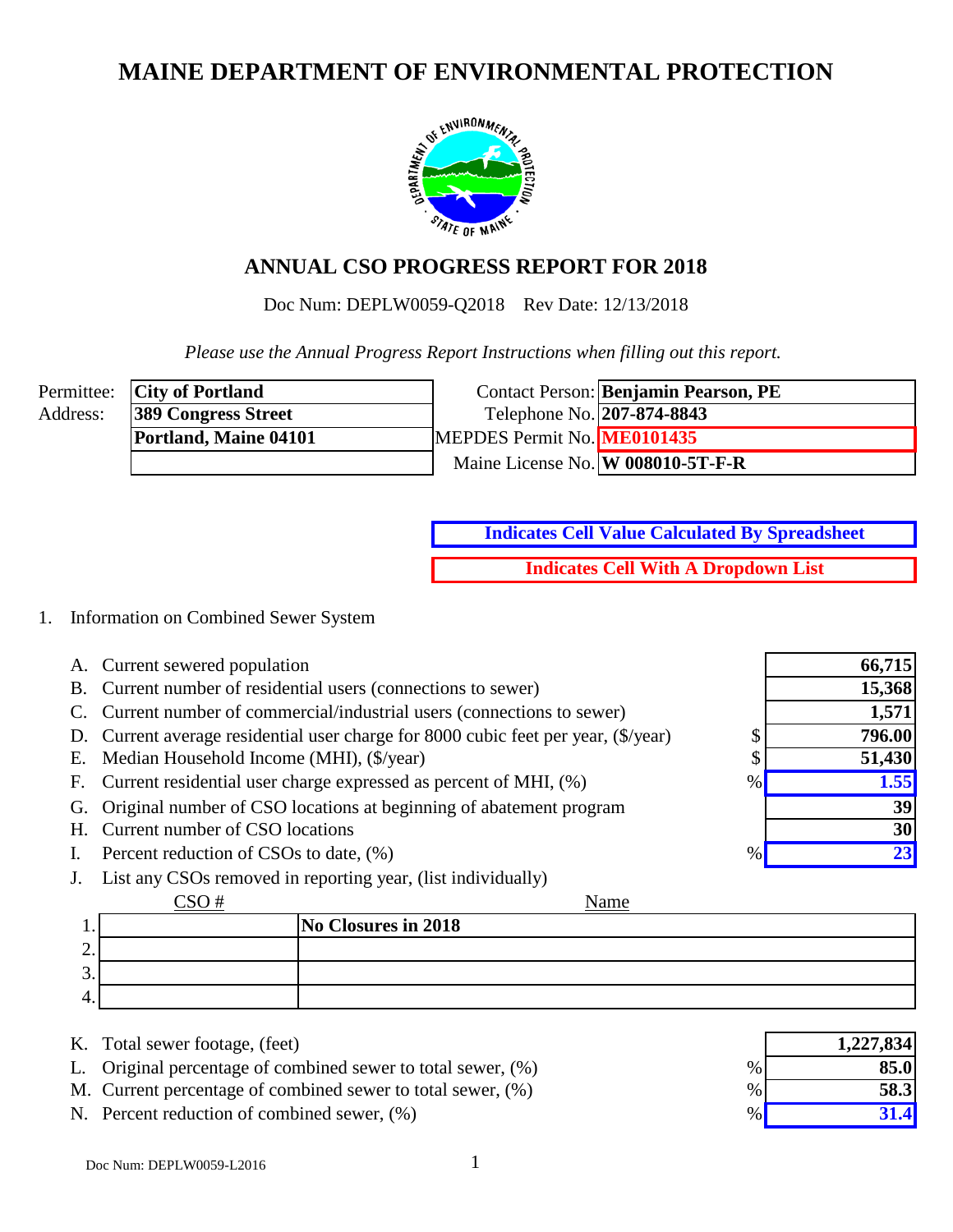#### 2. CSO Progress

- A. Are you on schedule with your approved CSO Abatement Plan? (Please see **No** (Yes, No) **No** attached instructions)
- B. If existing schedule is behind the approved schedule, list the reasons why and how the permittee proposes to catch up in order to comply with the approved schedule.

**The City of Portland has missed deadlines related to Back Cove South and Back Cove West storage conduits. To expedite the process, both storage projects are being completed through a design-build** 

C. List major accomplishments last year to reduce or abate CSOs, (list individually)

| Project                      | Estimate of flow reductions   |
|------------------------------|-------------------------------|
| 1. Madison-Washington-Walnut | <b>16.5 acres</b>             |
| 2. Bedford Street            | 54 acres                      |
| <b>3. Rowe Avenue</b>        | 5.9 acres, 2,500 s.f. wetland |
| 4. Woodford Corner           | 49 acres                      |

D. Costs:

|    | Total original cost estimate for complete program                               |    |             |
|----|---------------------------------------------------------------------------------|----|-------------|
|    | from initial CSO Master Plan                                                    | \$ | 52,000,000  |
| 2) | Revised total cost estimate for complete program                                |    |             |
|    | from Updated CSO Master Plan (includes all prior costs and update costs)        | \$ | 232,870,354 |
| 3) | Total cost of CSO abatement to date                                             | \$ | 142,683,067 |
| 4) | Percent complete by cost, $(\%)$                                                | %  | <b>6</b>    |
| 5) | Cumulative SRF loans for CSO abatement (see instructions for more detail)       | \$ | 55,987,886  |
| 6) | Total cost of CSO projects in reporting year (see instructions for more detail) | \$ | 15,479,473  |
|    | Anticipated budget for CSO projects next year                                   | \$ | 26,285,000  |
| 8) | Sewer O&M budget in reporting year                                              | \$ | 8,249,270   |
| 9) | Anticipated sewer O&M budget for next year                                      | \$ | 8,677,652   |
|    | 10) Estimated CSO needs for next five years (include cost in no.7)              | \$ | 76,725,000  |

- E. Private inflow sources:
	- 1) Has a house to house survey been done on a sewershed or system-wide basis? **Yes**
	- 2) If yes, when?
	- 3) If no, is one planned?
	- 4) If no, when? (For additional space, use the text box in section **2-K)**
	- 5) Number of roof leaders removed to date
	- 6) Number of roof leaders removed in reporting year
	- 7) Number of known roof leaders remaining in system
	- 8) Number of basement sump pumps removed to date
	- 9) Number of basement sump pumps removed in reporting year
	- 10) Number of known sump pumps remaining in system
	- 11) Number of known foundation drains to system
	- 12) Do you charge a surcharge for private sources?
	- 13) If yes, how much and what unit?

| (Yes, No) | <b>Yes</b>             |
|-----------|------------------------|
| 2017      |                        |
| (Yes, No) |                        |
|           |                        |
|           | 141                    |
|           | O                      |
|           | 0                      |
|           | 9                      |
|           |                        |
|           |                        |
|           |                        |
| (Yes, No) | $\overline{\text{No}}$ |
|           |                        |

(Yes, No)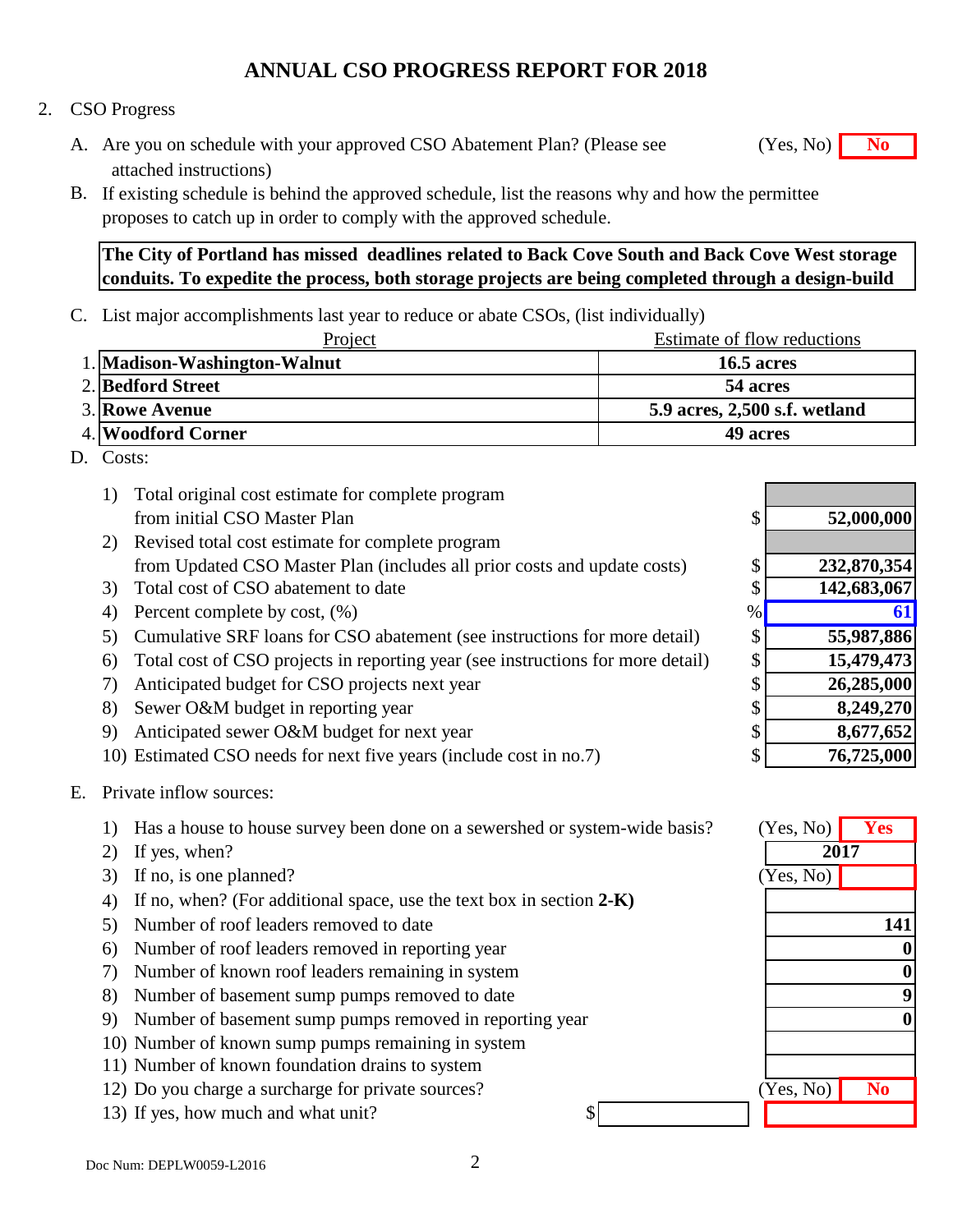(Each, Per 100 c.f.)

#### F. Other inflow sources

- 1) Number of catch basins removed this year
- 2) Number of catch basins remaining in system
- 3) Are you aware of any wetlands/bogs draining to sewer?
- 4) Are you aware of any streams intercepted by sewer?
- 5) If yes to 3 or 4, what plans are there to deal with them?

**Continued implementation of the CSO Master Plan and CMOM programs will result in finding and reduction and/or removal of direct wetland connections into sewer. A future sewer separation project off Brighton Avenue will remove a source of freshwater to the sewer. Right-of-Way maintenance on several cross country sewers will allow investigation and repair/rehabilitation as necessary.** 

G. Results of any specific flow monitoring to determine effectiveness of previous CSO abatement projects. Compare actual CSO abatement with projections made during the CSO Master Plan.

**A table of CSO Monitoring is included with this report. Additional monitoring was conducted in various points around the City but many were focused on the Capisic Brook watershed and CSO 42. At the end of 2018, many units were moved to the West End. Monitoring was also completed in the Warren Avenue area, and in several sub-areas throughout the outer edge of the City as part of the** 

- H. Yearly precipitation, CSO events, volumes, or block test data. (Enter data on Excel spreadsheet: CSO Activity & Volumes.xlsx)
- I. Work done on the Nine Minimum Controls during the year.
	- 1) Results of operation and maintenance (O&M) program for the sewer system and combined sewer system overflows during the year.
		- a. Who is responsible for combined sewer system O&M?

| Name       | <b>Christopher Branch, PE</b> | Tel. No. |
|------------|-------------------------------|----------|
| Title      | <b>Director</b>               |          |
| Dept.      | Public Works                  |          |
| Size Staff | 40                            |          |

b. Inspection schedules

Number of CSO regulators **39** Number of tide gates **9** Number of pump stations Number of CSO outfalls **30**

| 39 |
|----|
| 9  |
| 20 |
| 30 |

Inspection interval Inspection interval Inspection interval Inspection interval

| <b>As Needed</b> |
|------------------|
| <b>Quarterly</b> |
| <b>Daily</b>     |
| <b>Annually</b>  |

**207-874-8801**

|           | 80    |
|-----------|-------|
|           | 5,684 |
| (Yes, No) | Yes   |
| (Yes, No) | No    |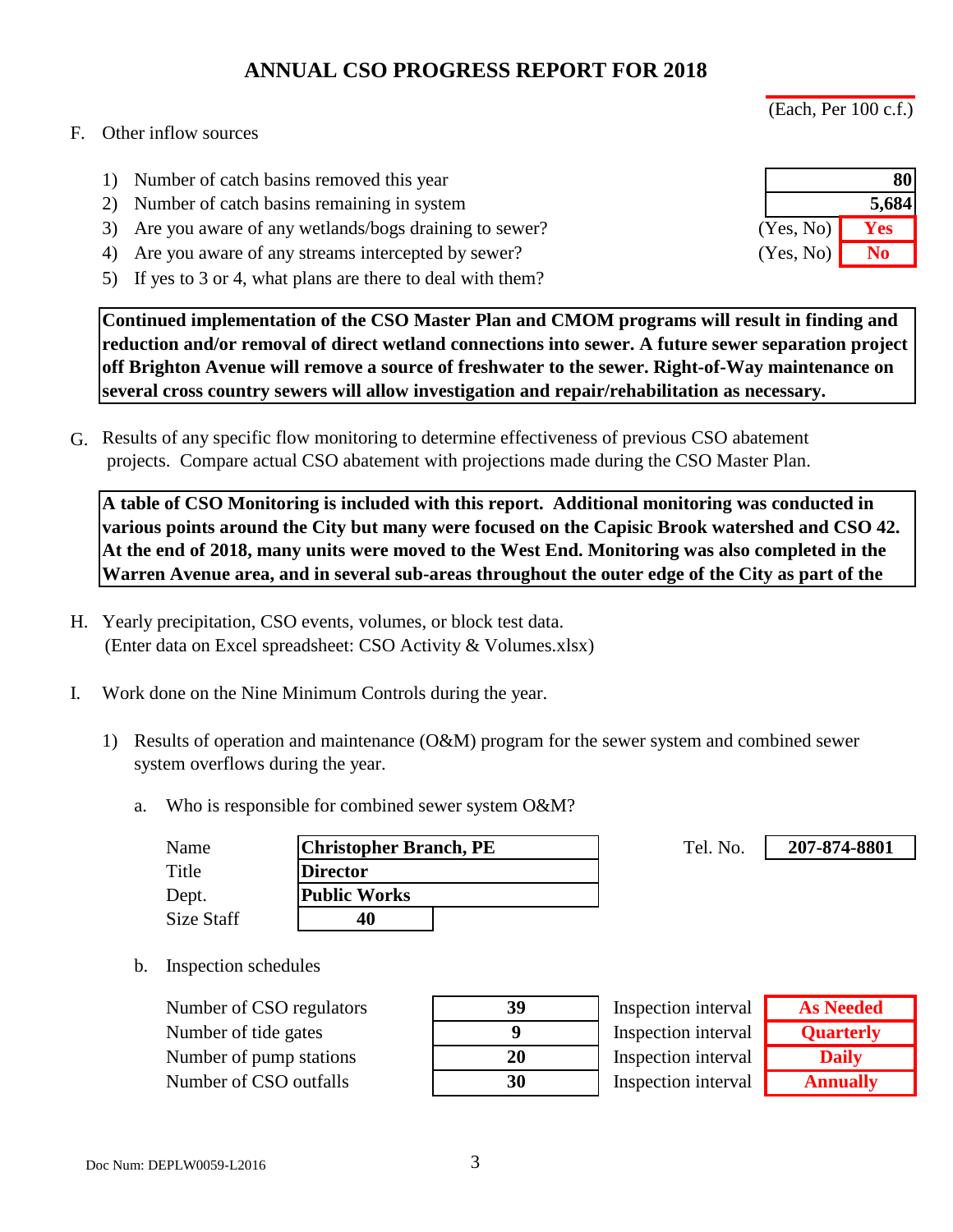c.

Document the following activities that were performed and include the tons or cubic yards of debris removed last year from catch basins and sewers.

| <b>Catch Basin Cleaning</b>      |                                                |                             |            |                    |
|----------------------------------|------------------------------------------------|-----------------------------|------------|--------------------|
| Total # of Basins                |                                                | # of Basins Cleaned         |            |                    |
| Last Year                        |                                                | Last Year                   |            | Debris Removed     |
| 5724                             |                                                | 1388                        |            | 502<br><b>Tons</b> |
|                                  | (Please attach cleaning schedule if available) |                             |            | (Tons, Cu. Yds.)   |
|                                  |                                                |                             |            |                    |
| <b>Sewer Cleaning</b>            |                                                |                             |            |                    |
| <b>Total Combined</b>            |                                                | <b>Footage Cleaned</b>      |            |                    |
| Sewer                            |                                                | Last Year                   |            | Debris Removed     |
| 719,959                          | lin. ft.                                       | 192,349                     | lin. ft.   | 266<br><b>Tons</b> |
|                                  | (Please attach cleaning schedule if available) |                             |            | (Tons, Cu. Yds.)   |
|                                  |                                                |                             |            |                    |
| <b>Pump Station Cleaning</b>     |                                                |                             |            |                    |
| <b>Cleaning Frequency</b>        |                                                | <b>Inspection Frequency</b> |            |                    |
| <b>Quarterly</b>                 |                                                | 2/Week                      |            |                    |
|                                  |                                                |                             |            |                    |
| TV Work                          |                                                |                             |            |                    |
| Sewer & Storm Footage Televised  |                                                | <b>TV</b> Frequency         |            |                    |
| 132,936                          | lin. ft.                                       | <b>Daily</b>                |            |                    |
|                                  |                                                |                             |            |                    |
| <b>Smoke Testing</b>             |                                                |                             |            |                    |
| Sewer & Storm Footage Tested     |                                                | Dates of Smoke Testing      |            |                    |
| 13,544                           | lin. ft.                                       | 8/8-9/2018                  | (mm/dd/yy) |                    |
|                                  |                                                |                             |            |                    |
| <b>Infiltration/Inflow Study</b> |                                                |                             |            |                    |
| I/I Study Was Performed On       |                                                |                             |            |                    |
| 385,361                          | <b>Linear Feet Of Sewer</b>                    |                             |            |                    |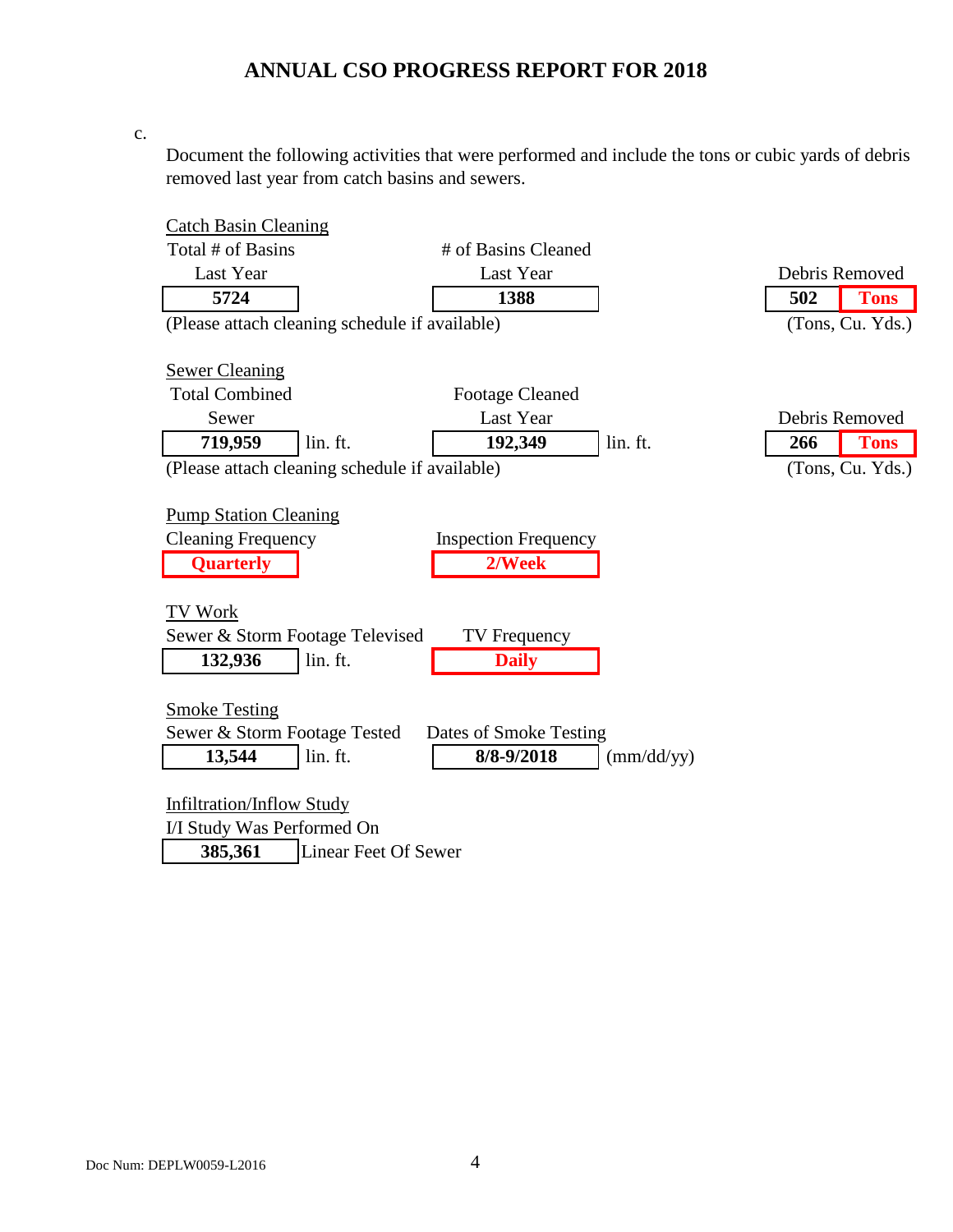2) Maximum Use of the Collection System for Storage

*Maximum use of the collection system for storage means making relatively simple modifications to the combined sewer system to enable the system itself to store wet weather flows until downstream sewers and treatment facilities can handle them. The municipality should evaluate more complex modifications as part of the long-term control plan.*

a. List any regulators or weirs that were adjusted last year to optimize settings for maximum storage. (list individually)

| . .                            |  |
|--------------------------------|--|
| $\overline{\phantom{0}}$<br>∠. |  |
| ⌒<br>J.                        |  |
| . .                            |  |

b. Document attempts last year to retard inflows to the system by use of special gratings or flow control type devices.

Number of Special Storm Drain Gratings Installed Comments:

**The City continues to utilize innovative green infrastructure methods to retard inflows such as underdrained soil filters, rain gardens and filterra units on sewer separation projects.**

Number of Flow Control Type Devices Installed Comments:

**The City continues to utilize innovative green infrastructure methods to retard inflows such as underdrained soil filters, rain gardens and filterra units on sewer separation projects.**

c. Describe any tide gate maintenance and repair to eliminate tidal intrusions. (list individually)

|                      | Tide Gate | Maintenance/Repair |
|----------------------|-----------|--------------------|
| .                    |           |                    |
| ⌒<br>∠.              |           |                    |
| ⌒<br>$\mathfrak{I}.$ |           |                    |

Attach a schedule for implementation of any minor construction associated with maximizing the collection system for storage.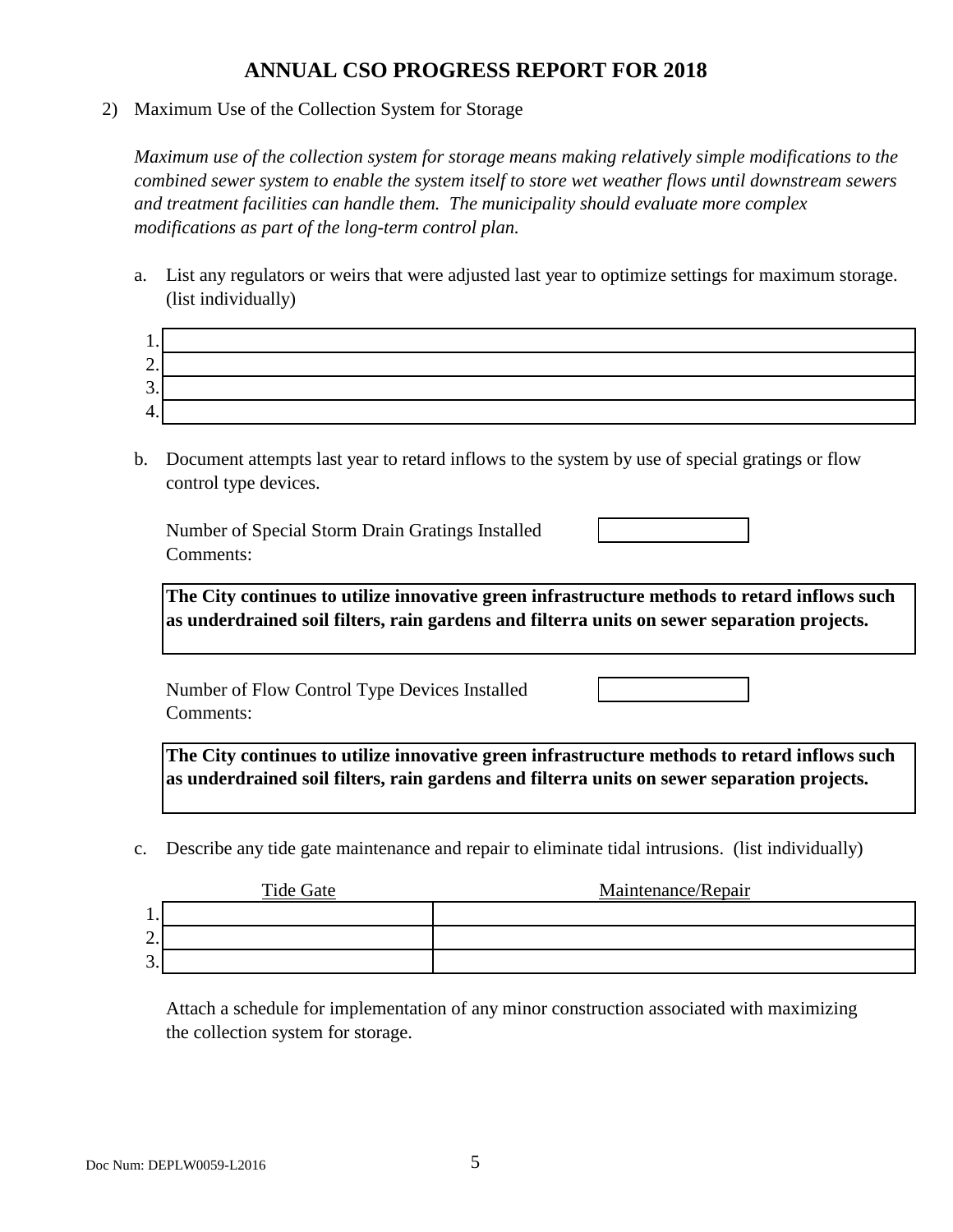3) Review any Modification of the Industrial Pretreatment Program to Assure that CSO Impacts Are Minimized

*The municipality should determine whether nondomestic sources are contributing to CSO impact and, if so, investigate ways to control them. The objective of this control is to minimize the impacts of discharges into combined sewer systems from significant nondomestic sources (i.e., industrial and commercial sources during wet weather events, and to minimize CSO occurrences by modifying inspection, reporting, and oversight procedures within the approved pretreatment program.*

#### *Fill in this section only if you have nondomestic source of wastewater.*

Do you have an industry that significantly impacts a CSO? **No** (Yes, No) **No** (Yes, No)

What measures or modifications were taken last year to insure that nondomestic sources are not contributing to CSO impacts. (Examples of measures: Inventory of nondomestic discharges to the combined sewer, assessment of nondomestic discharges on CSOs, evaluation of feasible modifications)

**The City of Portland Industrial Pretreatment Program continues to work with significant Industrial/Commercial dischargers to focus their efforts in reducing their water use and to recover POTW plant capacity during storm events. In 2018, the management and administration of the Industrial Pretreatment Program was transferred to the Portland Water District. The City will support and continue to coordinate with the PWD.**

4) Maximization of Flow to the POTW for Treatment

*Maximizing flow to the POTW entails simple modifications to the combined sewer system and treatment plant to enable as much wet weather flow as possible to reach the treatment plant. The objective of this minimum control is to reduce the magnitude, frequency, and duration of CSOs that flow untreated into receiving waters.*

a. List any change completed or planned last year to maximize flow to the POTW. (list individually)

| PLANNED PHYSICAL | <b>ESTIMATED</b> | <b>ESTIMATED</b>  | <b>ESTIMATED</b>   | <b>ESTIMATED</b>   |
|------------------|------------------|-------------------|--------------------|--------------------|
| <b>CHANGE</b>    | COST(S)          | <b>COMPLETION</b> | <b>YEARLY</b>      | <b>YEARLY</b>      |
|                  |                  | <b>DATE</b>       | <b>DECREASE IN</b> | <b>DECREASE IN</b> |
|                  |                  | (MM/DD/YY)        | <b>EVENTS</b>      | <b>VOLUME</b> (MG) |
|                  |                  |                   |                    |                    |
|                  |                  |                   |                    |                    |
|                  |                  |                   |                    |                    |
|                  |                  |                   |                    |                    |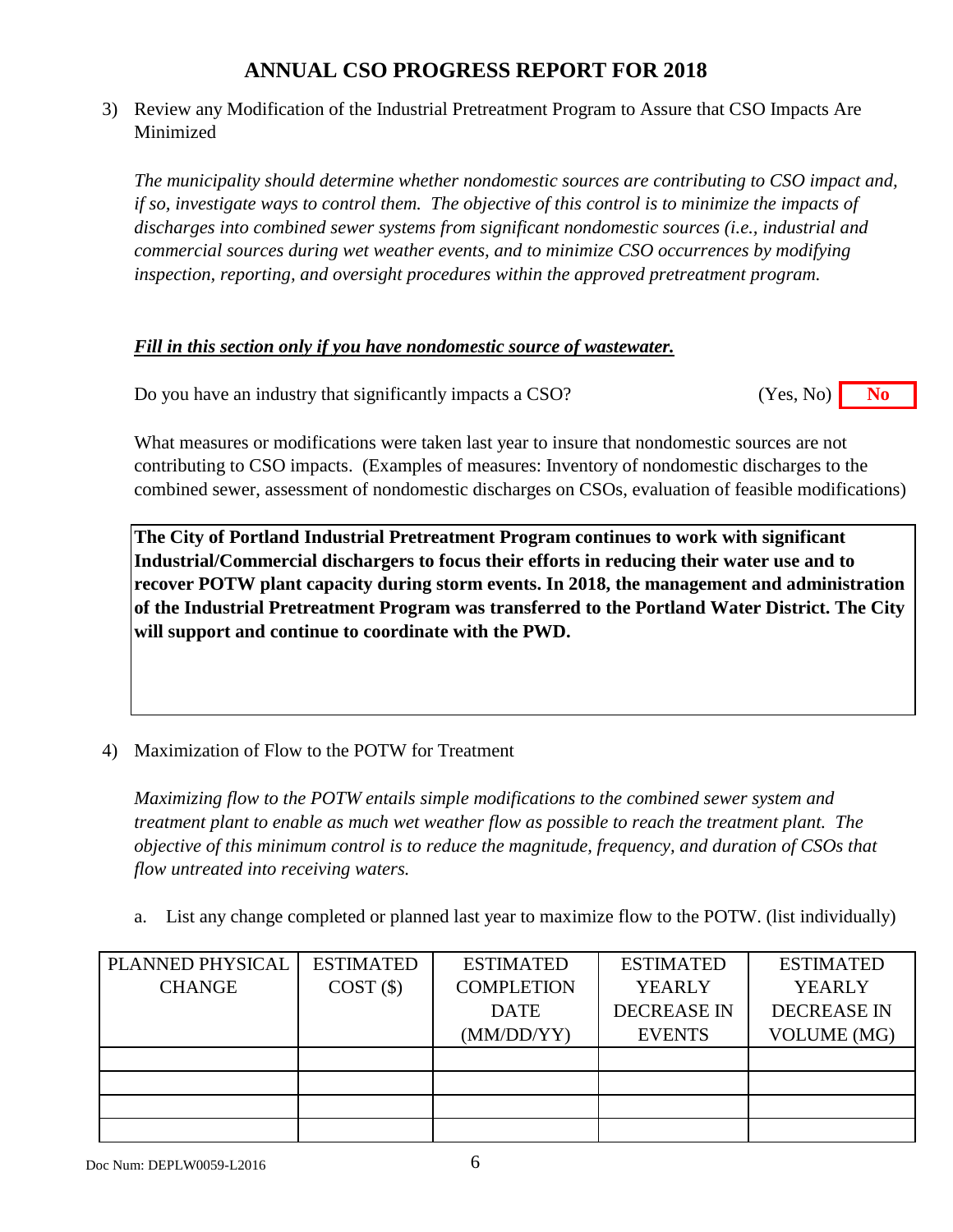5) Prohibition of CSO Discharges During Dry Weather

*This control includes all measures taken to ensure that the combined sewer system does not overflow during dry weather flow conditions. Dry weather overflow control measures include improved O&M as well as physical changes to regulator and overflow devices.*

a. Did you have a dry weather CSO discharge during the last year? **Yes** If yes, explain (list individually). Do not report Sanitary Sewer Overflows (SSOs) below. (Yes, No)

|    | 1. Mackworth Street CSO (maintained by PWD) had two dry weather CSO discharges due to |
|----|---------------------------------------------------------------------------------------|
| ۷. |                                                                                       |
| 3. |                                                                                       |
| 4. |                                                                                       |
| 5. |                                                                                       |

6) Control of Solid and Floatable Material in CSO Discharges

*The intent of this control is to document that low cost control measures have been implemented which reduce solids and floatables discharged from CSOs to the maximum extent practicable.*

a. List any of the following control measures that were implemented last year to reduce solids and floatables discharged from CSOs. If control measures were implemented, list their Success.

| Baffles in Regulators or Overflow Structures: |          |                    |
|-----------------------------------------------|----------|--------------------|
| Number of Baffles Installed:                  | Success: |                    |
|                                               |          | (Good, Fair, Poor) |
| Trash Racks in CSO Discharge Structures:      |          |                    |
| Number of Trash Racks Installed:              | Success: |                    |
|                                               |          | (Good, Fair, Poor) |
| <b>Catch Basin Modifications:</b>             |          |                    |
| <b>Number of Modifications:</b>               | Success: |                    |
|                                               |          | (Good, Fair, Poor) |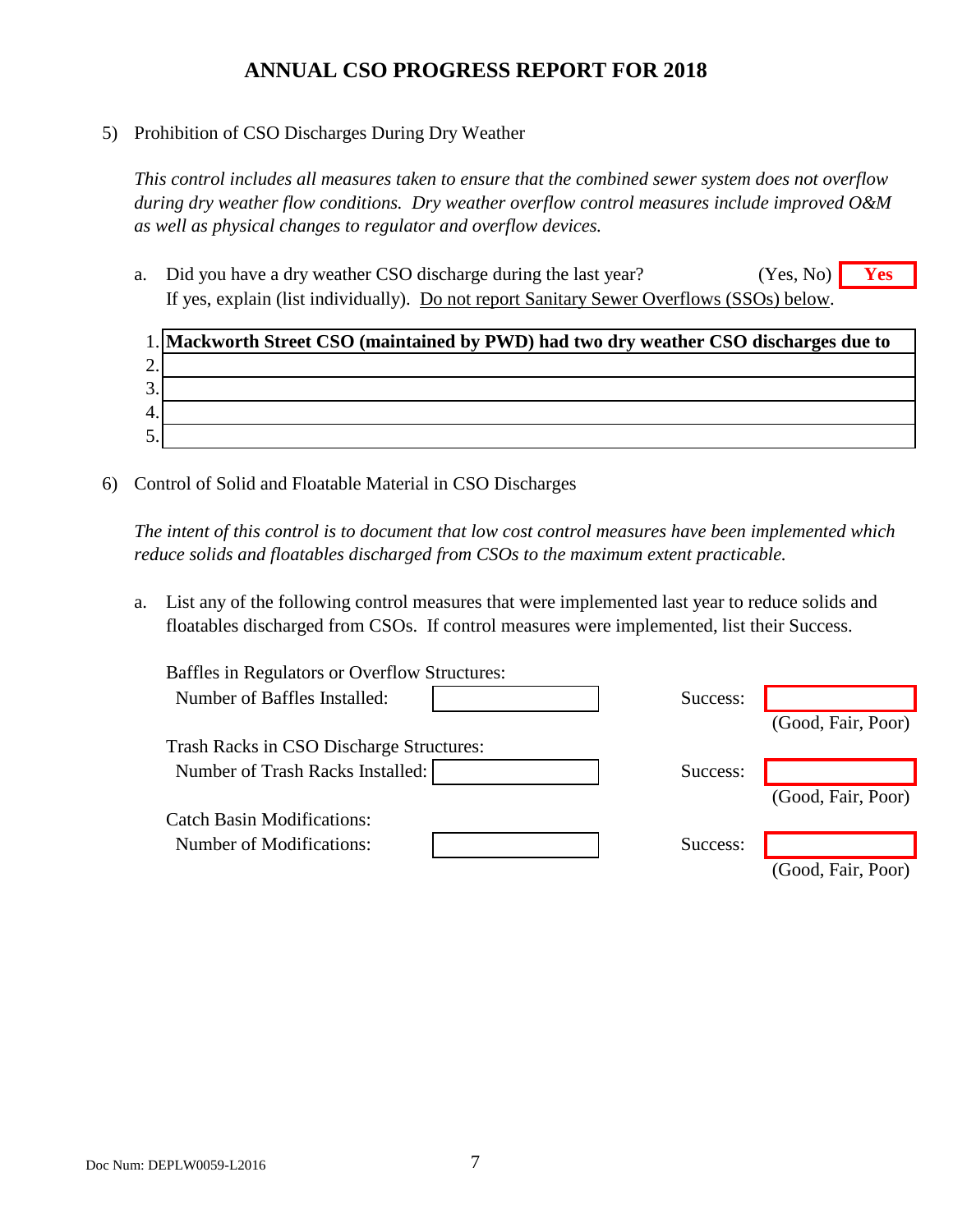| End of Pipe Nets:         |           |          |                    |
|---------------------------|-----------|----------|--------------------|
| Number of Nets Installed: |           | Success: |                    |
|                           |           |          | (Good, Fair, Poor) |
| <b>Litter Controls:</b>   |           |          |                    |
| Litter Control:           | (Yes, No) |          |                    |
|                           |           |          | (Good, Fair, Poor) |
| <b>Other Controls:</b>    |           |          |                    |
| Type of Control           |           | Success: |                    |
|                           |           |          | (Good, Fair, Poor) |

b. The estimated amount of solids and floatables removed last year by implementing the above control measures.

 (Tons, Cu. Yds.) (Attach any schedules and associated costs for implementation of this control.)

7) Pollution Prevention Programs That Focus on Contaminant Reduction Activities

*The seventh minimum control, pollution prevention, is intended to keep contaminants from entering the combined sewer system and thus receiving water via CSOs.*

a. Document any of the following efforts last year to implement this control.

Public education or increased awareness programs that encourage water conservation and could decrease dry weather sanitary flow to the POTW and increase the volume of wet weather flows that can be treated at the POTW.

**Public informational meetings to discuss CSO projects and their impacts on the environment. Portland Water District continues education through our website and environmental coordinators. The Portland Water District has distributed several pamphlets describing items which should not be flushed down the sewer and the affects they can have on the treatment plant and the environment. The Water Resources Division of Public Works** 

Strategic placement of garbage receptacles, more efficient garbage collection.

**The City of Portland is using a single source collection of recyclables to allow for quicker and more efficient collection. The Public Works Department, thru the waste management division, manages this program, tied to improvements to the ecomaine MRF. The City has begun using Big Belly's which are solar powered compactors. The City has also placed recycling containers in parks to reduce the amount of recycling found in the trash.**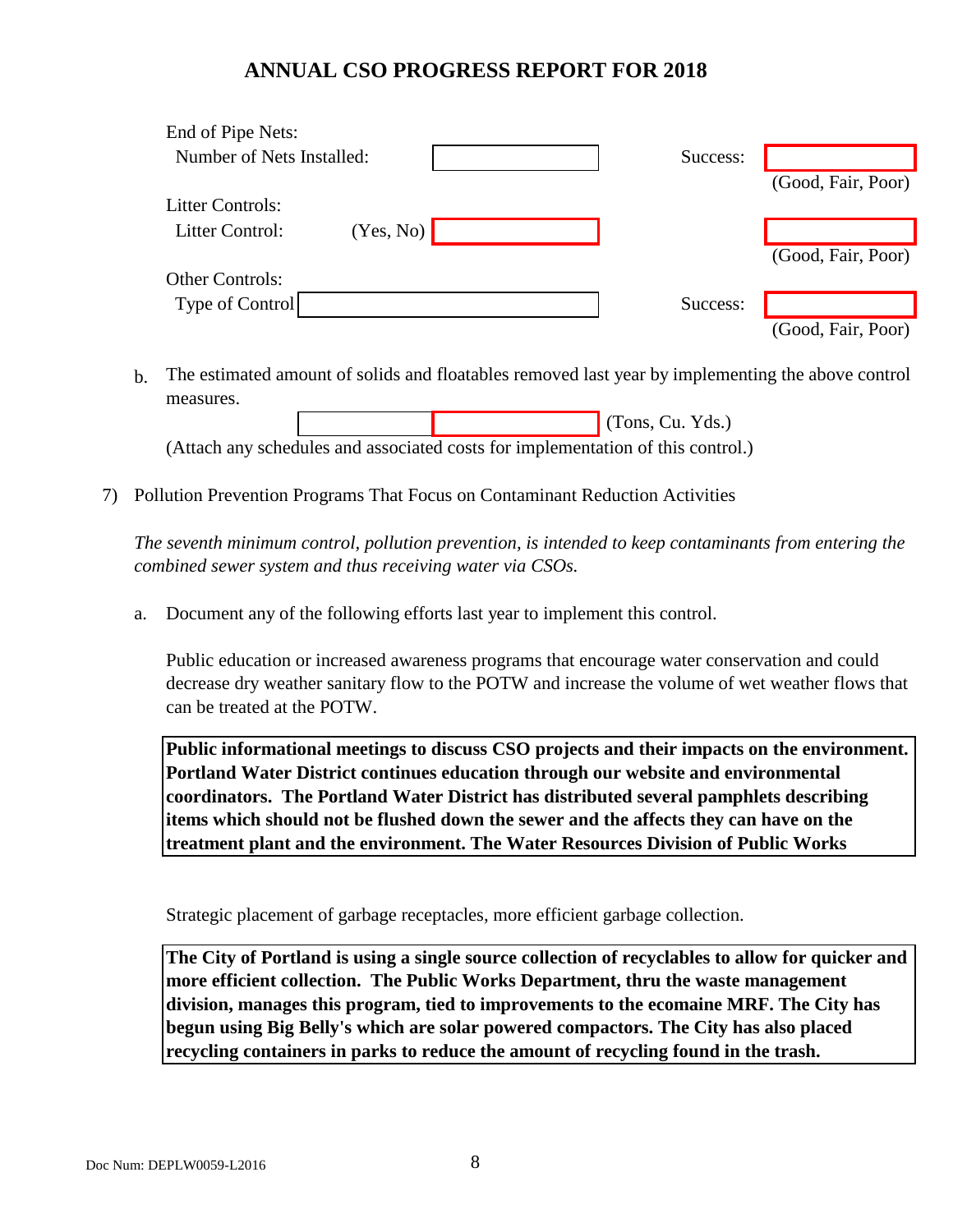Street sweeping efforts with estimate of material removed (tons/yr, cy/yr).

**The entire city is swept at least once per year and additional sweeping is completed frequently in several areas. In 2018, a total of 3,907 tons of material was removed from street sweeping operations.**

Anti-litter campaigns; campaigns through public outreach and public service announcements employed to educate the public about effects of littering, over fertilizing, pouring used motor oil down catch basins, etc.

**Public outreach continues with the e-card system at the Riverside Recycling Center. This better tracks individual household waste production and allows for universal waste recycling. Public Works has a household hazardous waste drop-off program at the Riverside Recycling Center.**

Efforts to eliminate illegal dumping. Programs such as law enforcement and public education aimed at controlling illegal dumping of litter, tires, and other materials into water bodies or onto the ground.

**The City continues to distribute public letters to inform and curtail dumping of yard waste within Capisic Brook and Fall Brook watersheds. A concerted effort is also made in areas found during outfall inspections exhibiting dumping.** 

b. Does the community have a hazardous waste collection program? **Yes** (Yes, No)

If yes, how often is it collected?

**Monthly**

If yes, how much hazardous waste is collected?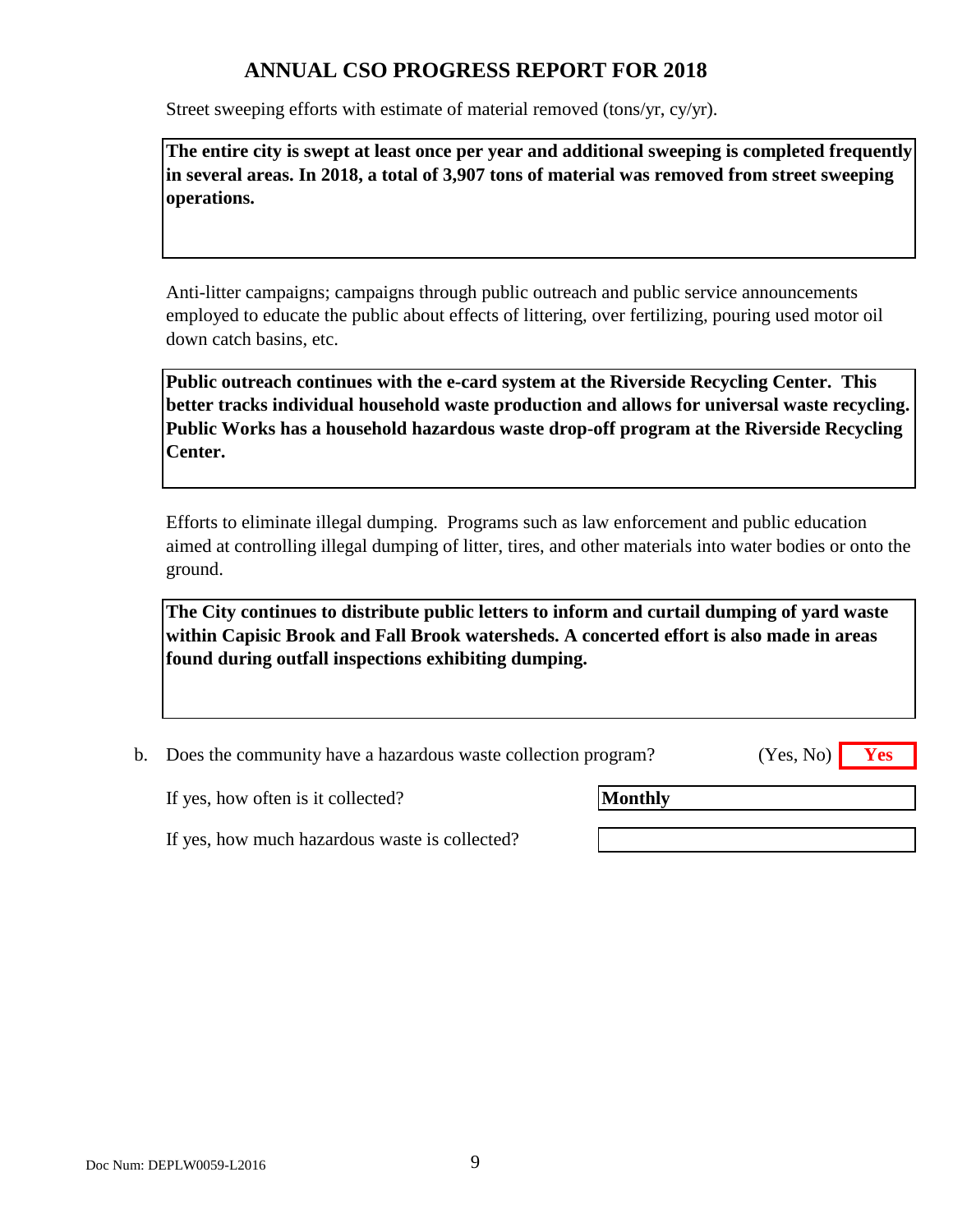c. List the individual(s) responsible for your community's stormwater management program, their title and contact information.

**Christopher Branch, PE - Director of Public Works - cbranch@portlandmaine.gov Nancy Gallinaro - Water Resources Manager - neg@portlandmaine.gov Benjamin Pearson, PE - Compliance Coordinator - bnp@portlandmaine.gov**

d. List and describe stormwater pollution prevention measures and BMPs (e.g., biofilters, bioswales, rain gardens) completed or planned for implementation. Attach any schedules and cost estimates associated with this control.

**The City is utilizing baffle boxes, vortex concentrating manholes, Filtera boxes and rain gardens on storm drain systems to reduce sediment and pollutants load entering the receiving waters. The City utilizes hoods in the catch basin sumps to reduce floatables from entering system. The City requires a 3 foot sump on all catch basins to collect sediment. The Planning** 

8) Public Notification to Ensure That the Public Receives Adequate Notification of CSO Occurrences and CSO Impacts

*The objective of this control is to ensure that the public receives adequate notification of CSO impacts on pertinent water use areas. Of particular concern are beach and recreational areas that are affected by pollutants discharged in CSOs.*

a. Locations where signs are posted.

Are all CSO outfalls locations marked with a sign in accordance with your permit?

**Yes** (Yes, No)

List any other locations where CSO signs are posted (public beach, information center, town office, etc.).

b. List dates of CSO informational public hearings or meetings last year. (list individually)

| ╭  |  |
|----|--|
| т. |  |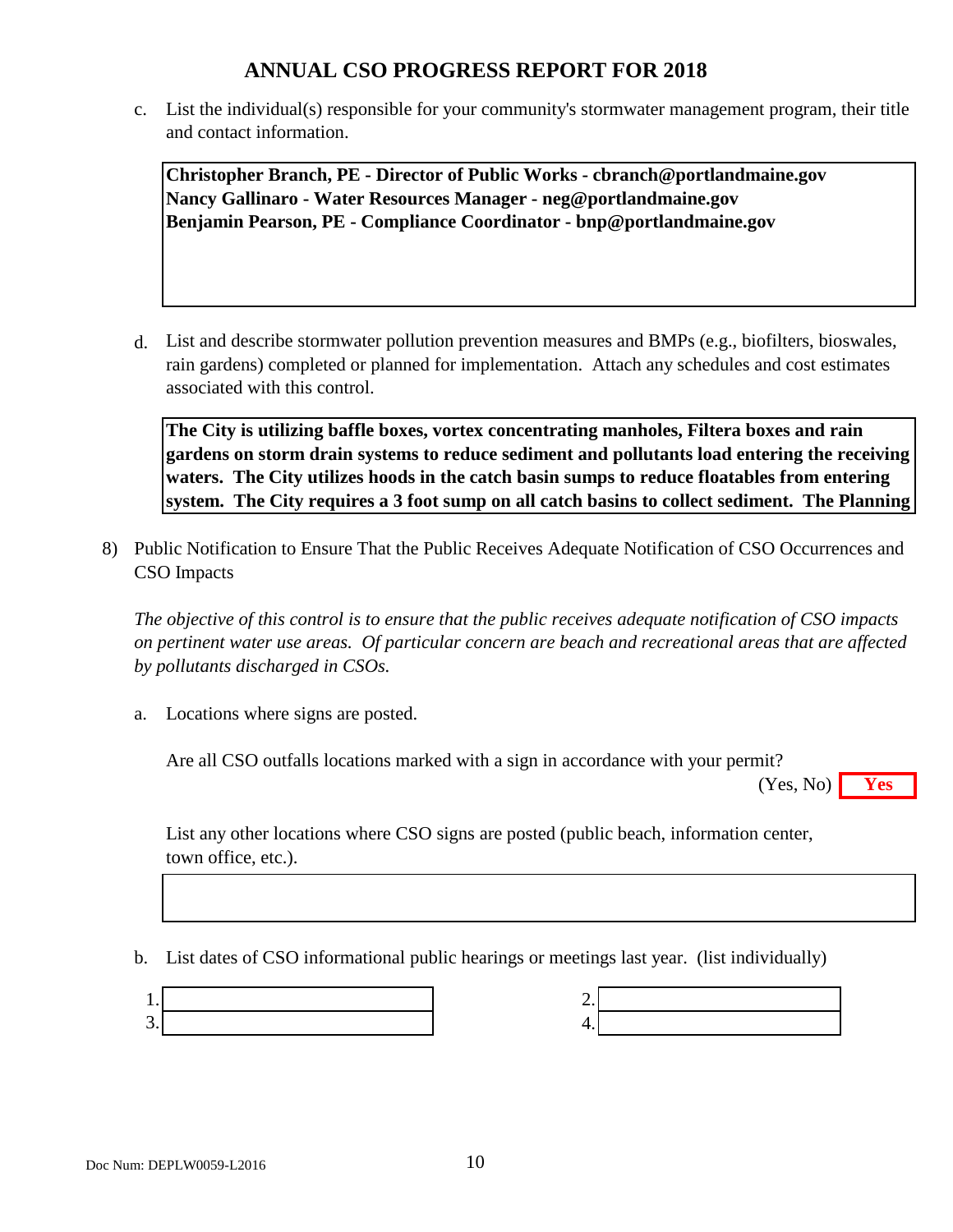c. List any other measures to inform the public that occurred last year (e.g. radio announcements, flyers, social media, dedicated webapge).

**Project informational letters during construction. Monthly project updates to Council. Website announcements on portlandmaine.gov and dedicated Water Resources website at** 

9) Monitoring to Effectively Characterize CSO Impacts and the Effectiveness of CSO Controls

*The ninth minimum control involves visual inspection and other simple methods to determine the occurrence and apparent impacts of CSOs. This minimum control is an initial characterization of the combined sewer system to collect and document information on overflow occurrences and known water quality problems and incidents, such as beach or shellfish bed closures, that reflect use impairments caused by CSOs. Changes in the occurrences of such incidents can provide a preliminary indication of the effectiveness of the Nine Minimum Controls.*

a. Check off and fill in information on the following monitoring methods used in overflow structures: (list individually)

Flow Meters

Locations

|         | 1. Remote Daily Reading at 29 CSO | <b>After Rain Event</b> |
|---------|-----------------------------------|-------------------------|
| ⌒       |                                   |                         |
| 2<br>J. |                                   |                         |
| 4.      |                                   |                         |

Blocks

Locations

| Visual as needed at 1 location |  |
|--------------------------------|--|
|                                |  |
|                                |  |
|                                |  |

Chalklines

Locations



Other monitoring methods?

Frequency Data Collected

| <b>After Rain Event</b> |  |
|-------------------------|--|
|                         |  |
|                         |  |
|                         |  |

Inspection Frequency

| <b>After Rain Event</b> |  |  |
|-------------------------|--|--|
|                         |  |  |
|                         |  |  |
|                         |  |  |

Inspection Frequency

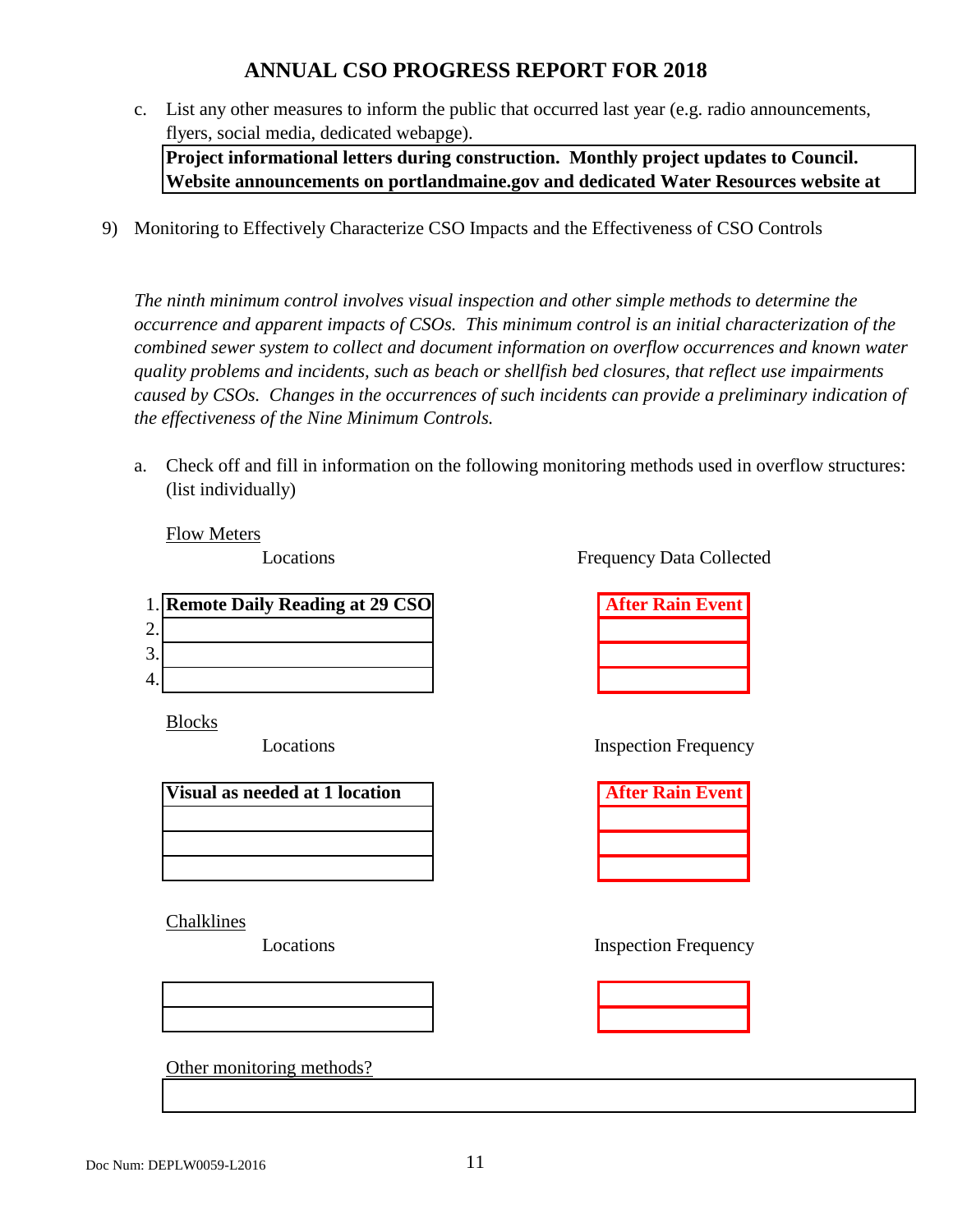b. Has a hydraulic/hydrologic model been developed? Is the model used to report CSO discharge occurrences? **No** Has it been updated to reflect collection system asset changes: If yes, when was the model last updated? (mm/dd/yy)

| (Yes, No) | <b>Yes</b> |  |
|-----------|------------|--|
| (Yes, No) | No         |  |
| (Yes, No) | <b>Yes</b> |  |
| 02/01/18  |            |  |

c. CSO impacts to swimming beaches and shellfishing areas.

List any swimming beaches that may be impacted by your CSOs. (list individually)

|                        | 1. East End Beach |
|------------------------|-------------------|
| $\Omega$<br><u>L</u> . |                   |

Does your community or other entity test the water quality at beaches or near your CSOs?

|            | (Yes, No) | Y es |
|------------|-----------|------|
| Frequency? | 3/week    |      |

(Yes, No) (Yes, No)

#### If yes, list dates of test and results

| Dates        |                                 | Results                                                          |
|--------------|---------------------------------|------------------------------------------------------------------|
| See website: | mm/dd/yy)                       | http://www.mainecoastdata.org/public/monitoringData.aspx?id=1006 |
|              | $\text{mm}/\text{dd}/\text{yy}$ |                                                                  |
|              | $\text{mm}/\text{dd}/\text{yy}$ |                                                                  |
|              |                                 |                                                                  |

Any beach closing last year? **Yes** No. 2014

Were they caused, in whole or in part by CSOs? (Yes, No) **Yes** 

What are the procedures for notifying the public of beach closures?

**Public posting at entrance to beach and flying a colored flag. Public posting of the information is also available on the Maine Healthy Beaches website located at http://www.mainehealthybeaches.org/** 

List any shellfishing areas that may be impacted by your CSOs. (list individually)

|         | pen | <b>Conditionally Opened</b> | Closed                    |
|---------|-----|-----------------------------|---------------------------|
| . .     |     |                             | <b>Portland Area 13-A</b> |
| ⌒<br>٠. |     |                             |                           |
| 3.      |     |                             |                           |
| 4.      |     |                             |                           |